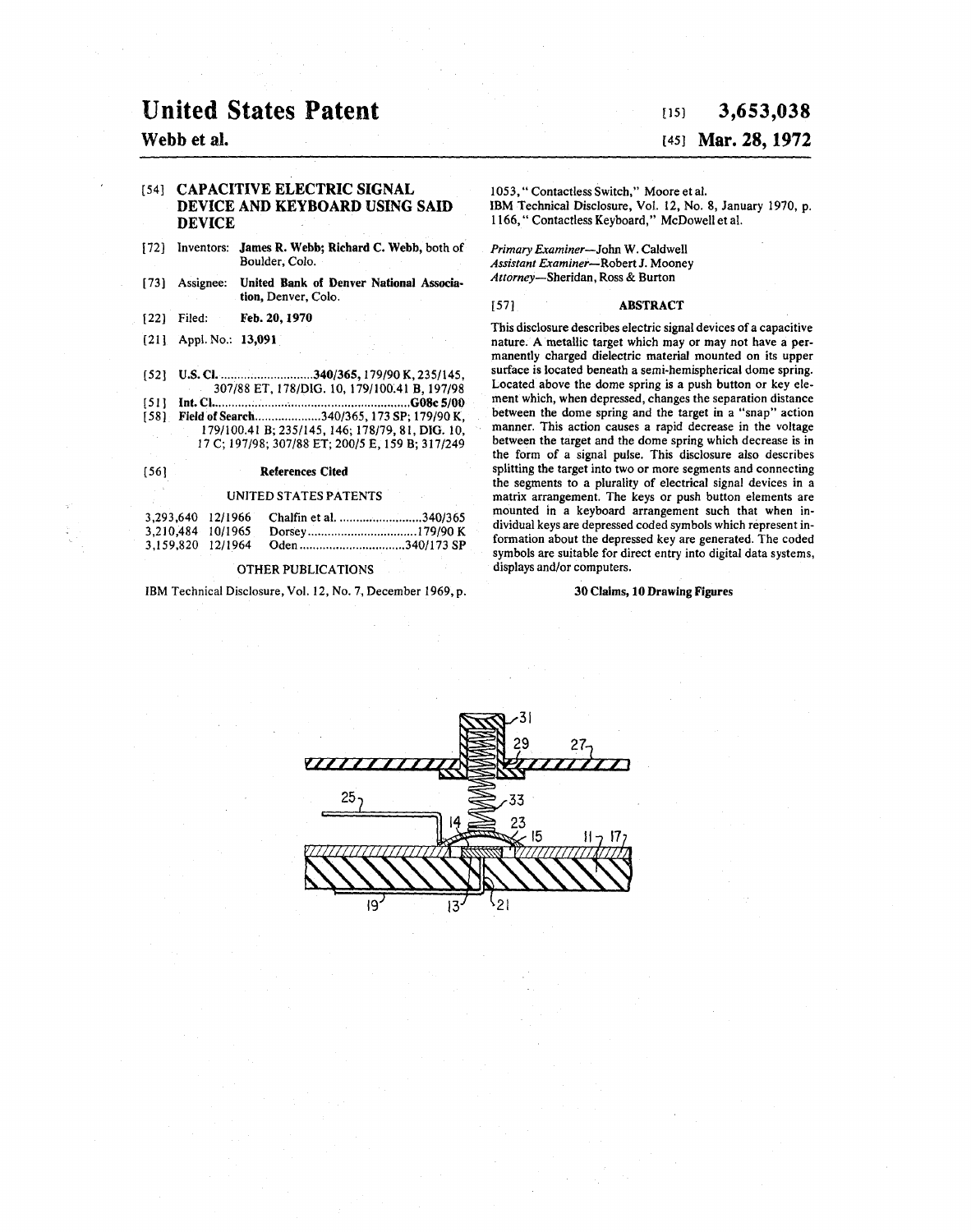# PATENTED MAR 28 1972

 $+V$ 

 $+V$ 

SHEET 1 OF 3

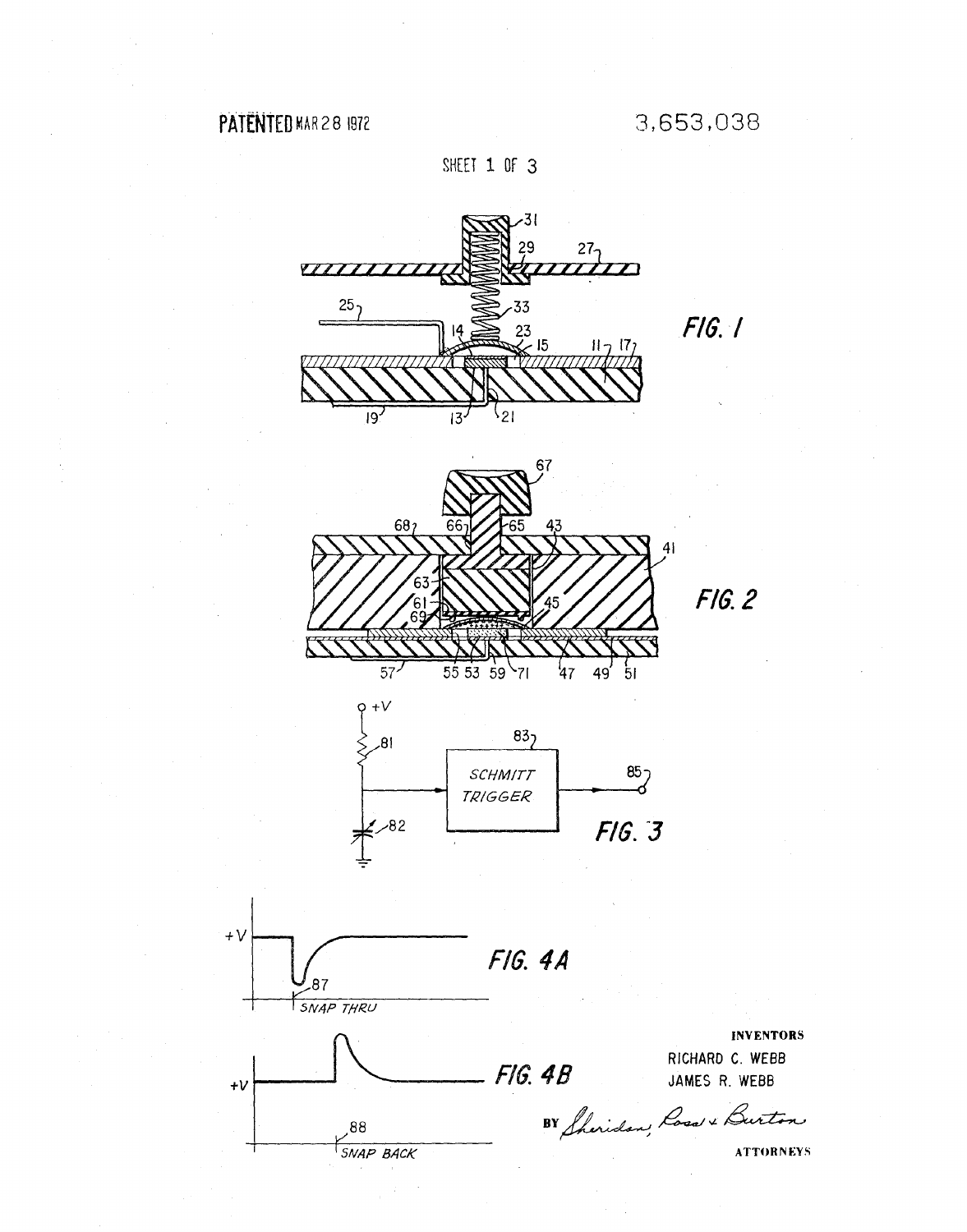# **PATENTED MAR 2 8 1972 3,653,038**





*FIG. 5* 





**INVENTORS RICHARD C. WEBB** 

BY Sheridan Rasa & Burton

ATTORNEYS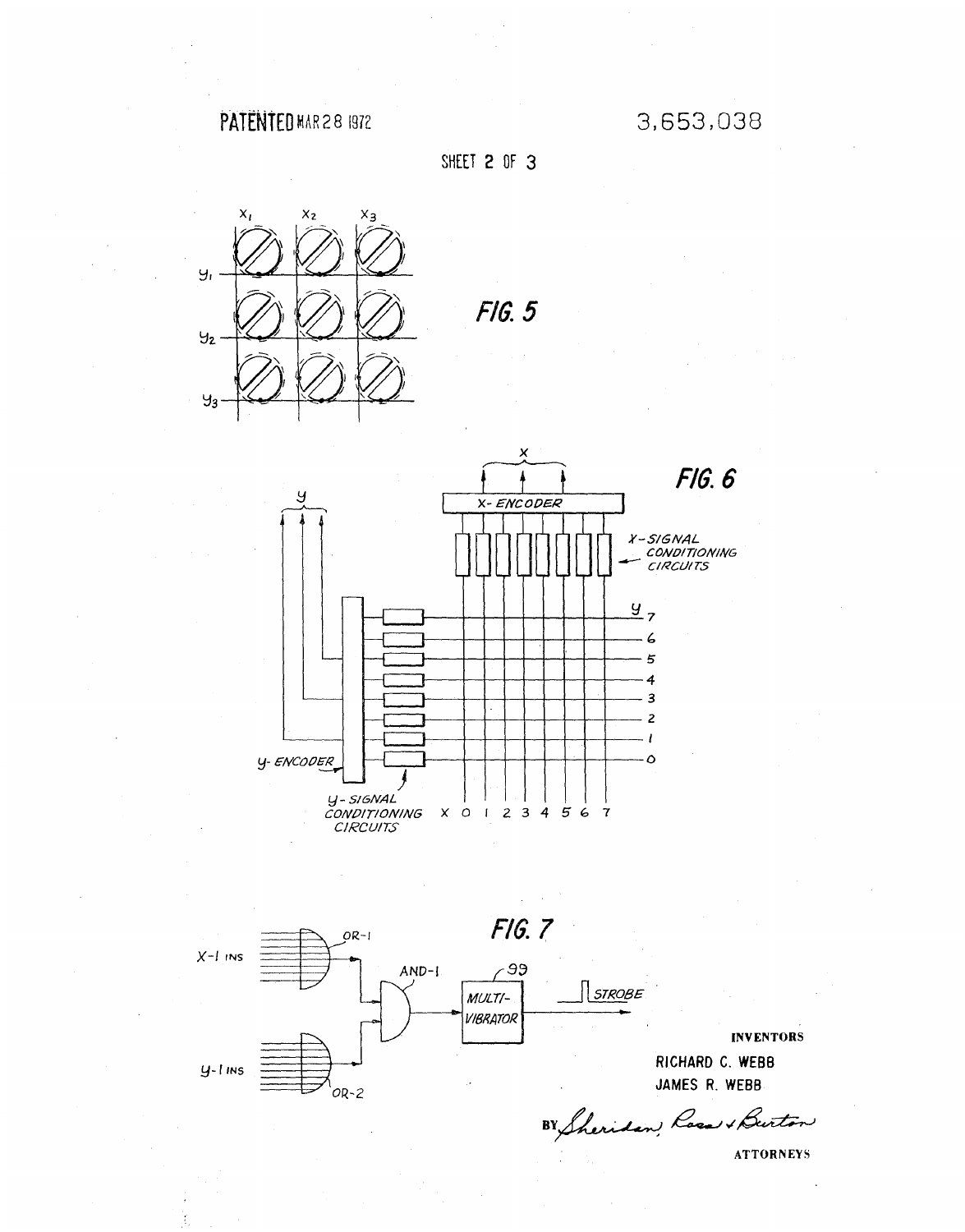# **PATENtEO** MAR 2 8 1972

3,653,038

SHEET 3 OF 3



 $y$ -LINES



*FIG.9* 

INVENTORS RICHARD .. C: **WEBB** 

JAMES R. **WEBB** 

BY Sheridan, Road & Burton

ATTORNEYS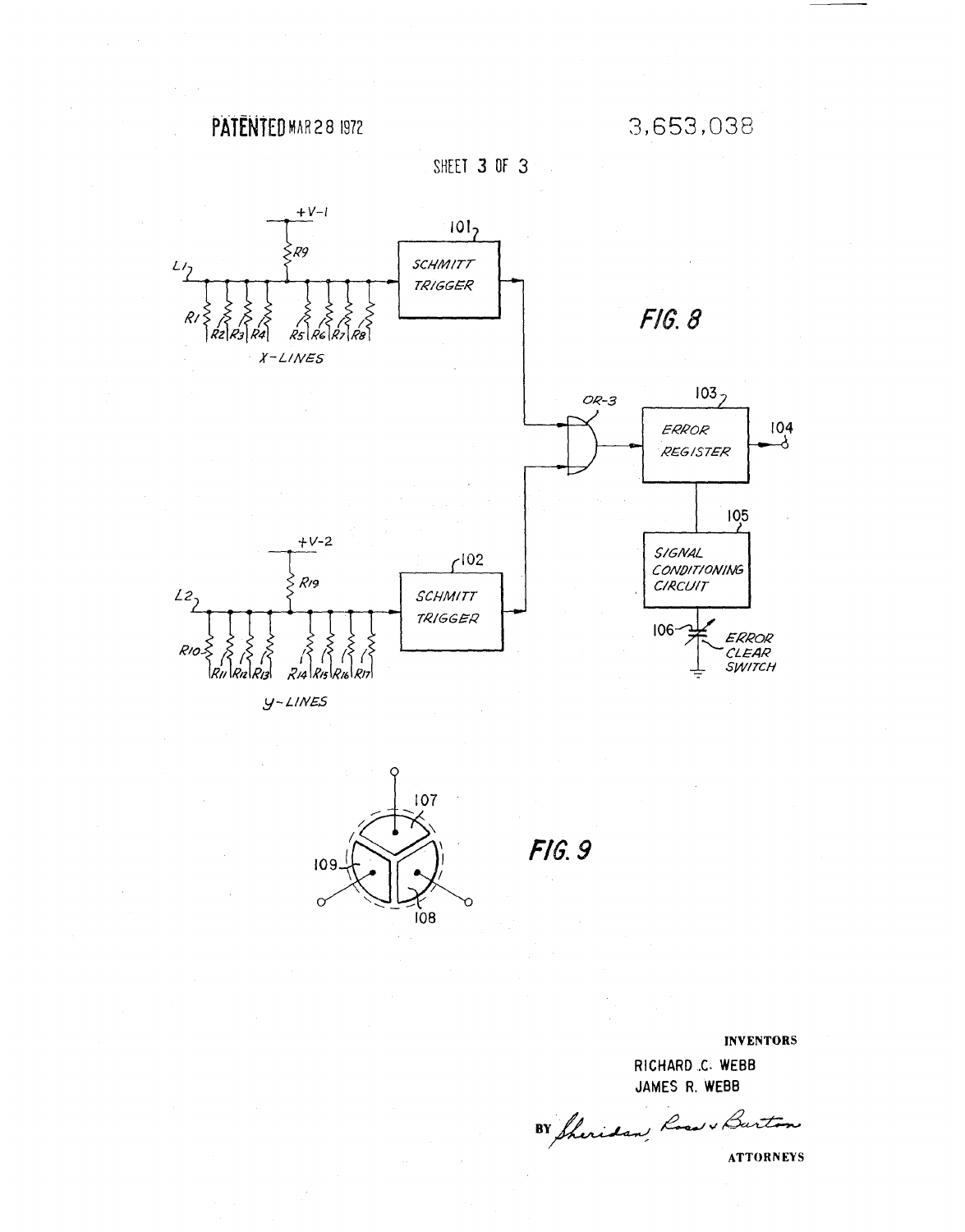### CAPACITIVE ELECTRIC SIGNAL DEVICE AND KEYBOARD USING SAID DEVICE

### BACKGROUND OF THE INVENTION

This invention is directed to electric signal devices and *5*  more particularly to electrical signal devices or non-contacting switches of a capacitive nature. In addition, this invention is directed to the use of such capacitive electric signal devices or switches in keyboard arrangements, including alpha-numeric keyboard arrangements, to cause the generation of binary signals that are suitable for direct entry into digital data transmission systems, displays and/or computers.

With the advent of the widespread use of electronic data processing systems (commonly called computers), there has processing systems (commonly called computers), there has 15 grown a need for a simpler, smaller, low cost and generally 15 more satisfactory keyboard data entry system. Such systems form the man/machine interface in a data processing system. That is, the operator of the machine depresses keys on the keyboard to form binary or coded binary signals which are fed xeyboard to form of data processing machine. Currently, such interface  $20$  into the data processing machine. Currently, such interface equipment is formed by such devices as teletype machines, card keypunch units, electric typewriters, adding machines, and the like. However, these devices are not entirely satisfactory for various reasons.

The most common prior art apparatus for generating data 25 from an array of keys is an electric switch that closes when a key is depressed. That is, each time a key in the keyboard array is depressed an associated switch closes. Closure of the switch causes a coded signal to be generated which uniquely 30 defines the key that was depressed. The data bit pattern thus generated is fed into the data processing system. While apparatus of this nature is generally satisfactory when new, it becomes increasingly less satisfactory with age. More specifically, switch contacts, as they wear, produce a more or less er- $35$ ratic circuit closure, generate contact bounce, and the like. These developments which occur primarily near the end of life of the switch (but which can occur at any time during the life of the switch), have an undesirable effect on the accuracy of the information generated. That is, these undesirable develop- $40$ ments often cause miscoding of the information being fed into the data processing system. Another disadvantage of contact switch systems is arcing. This undesirable phenomenon occurs to some extent in all switches and is always objectionable. It is primarily objectionable as a source of electrical noise. In addi- 45 tion, it is occasionally objectionable because it creates a hazard when the switch is utilized in an area that contains explosive gases.

It will be appreciated by those who have used them that prior art keyboards generally have several other undesirable 50 features. For example, many keyboards are thick and not compact, and have a relatively high profile, thus making them inconvenient and tiresome to reach. In addition, the action of the keys is frequently less rapid than desirable. Moreover, many require the release of preceeding keys before a new key *55*  may be depressed, i.e., such keyboards do not accept "rolling" operation, thereby making them slow and tedious. Furthermore, "simultaneous" key depressions, may not be detectable. Often the keys are not rugged and not sealed, so as to be immune to dust and dirt. Some keyboard systems are adversely 60 the target is split into a plurality of segments so that a plurality subject to changes in temperature. Further, many systems use more than a minimal amount of power, making them unuseful in battery operated environments. Another most important factor is that many prior art keyboards are expensive to manufacture and are not readily mass produceable.

It will be appreciated by those skilled in the art and others that there are still further problems with many prior art keyboards. Some of these will become apparent from the following description of the invention, however, the problems already mentioned are the primary problems of prior art 70 keyboards, and it is a general object of this invention to overcome these problems.

It is also an object of this invention to provide a new and improved keyboard suitable for direct generation of digital coded information.

It is a further object of this invention to provide a new and improved multikey keyboard that is particularly inexpensive to manufacture and mass produce and includes, touch feedback, positive snap action keys that are not teasible yet are rugged, non-contacting, and sealed so as to be immune from dust, dirt or a moist enviornment.

It is a still further object of this invention to provide a new and improved keyboard that operates uniformly over a wide range of temperatures, yet delivers error free digital data signals suitable for direct application to a digital data processing system.

It will be appreciated from the foregoing description that the invention contemplates the development of a new switch that can be used singly as well as part of a group assembly (keyboard). Therefore, it is a still further object of this invention to provide a new and improved non-contacting snap action switch.

### SUMMARY OF THE INVENTION

In accordance with a principle of this invention, a capacitive electric signal device which may be used as a switch in combination with a keyboard is provided. The basic structure comprises a metallic target which forms one "plate" of the capacitor. Located near the target and separated therefrom by air is a dome spring. The dome spring forms the other plate of the capacitor. Located adjacent the dome spring and axially aligned therewith is a depressable button or key. When a suitable amount of pressure, applied either slowly or rapidly, reaches the key, the dome spring snaps from its dome configuration and the capacitance between the two "plates" changes. This change is arranged to cause the generation of an electric signal. When the key is released, the dome snaps back to its previous configuration and generates a second electric signal opposite in the polarity to the first signal.

In accordance with another principle of this invention, the near surface of the target is covered with a permanently charged dielectric material, commonly referred to as an "electret." Such materials have been formed of waxes, resins, fluorocarbon films and some titanate ceramics. They have recently been used in self-polarized capacitor microphones to eliminate the need for an external, high voltage power supply.

In accordance with a further principle of this invention, all targets of a plurality of signal devices of the type previously described are split into plural segments. The segments are connected in an *x-y* matrix arrangmeent so that each time a particular key is depressed a signal is generated along one *x*  line and one *y* line.

In accordance with yet another principle of this invention, the *x* lines and the *y* lines are each connected to encoders which encode the output from the matrix in a manner that is suitable for direct application to digital data processing systems. Further, suitable means are provided for detecting the simultaneous depression of more than one key and generating an error signal when this situation occurs. In addition, means are provided for generating a strobe or gate signal each time a key is depressed.

In accordance with an alternate principle of this invention, of signals are generated upon the. depression of each individual key.

It will be appreciated from the foregoing description that the invention provides a capacitive electric signal device that 65 is, per se, unique. The device can be used to replace a conventional contact switch in some environments. In addition, the electrical signal device meets the above noted objects of the invention in that it is not teasable and has a light, positive snap action. Moreover, the electrical signal device consumes a very small amount of power, and is immune to dust and dirt or a moist environment when it is suitably enclosed. Further, the electric signal device is rugged, and non-contacting, thereby eliminating arcing.

It will also be appreciated from the foregoing description 75 that the capacitive electric signal device of the invention can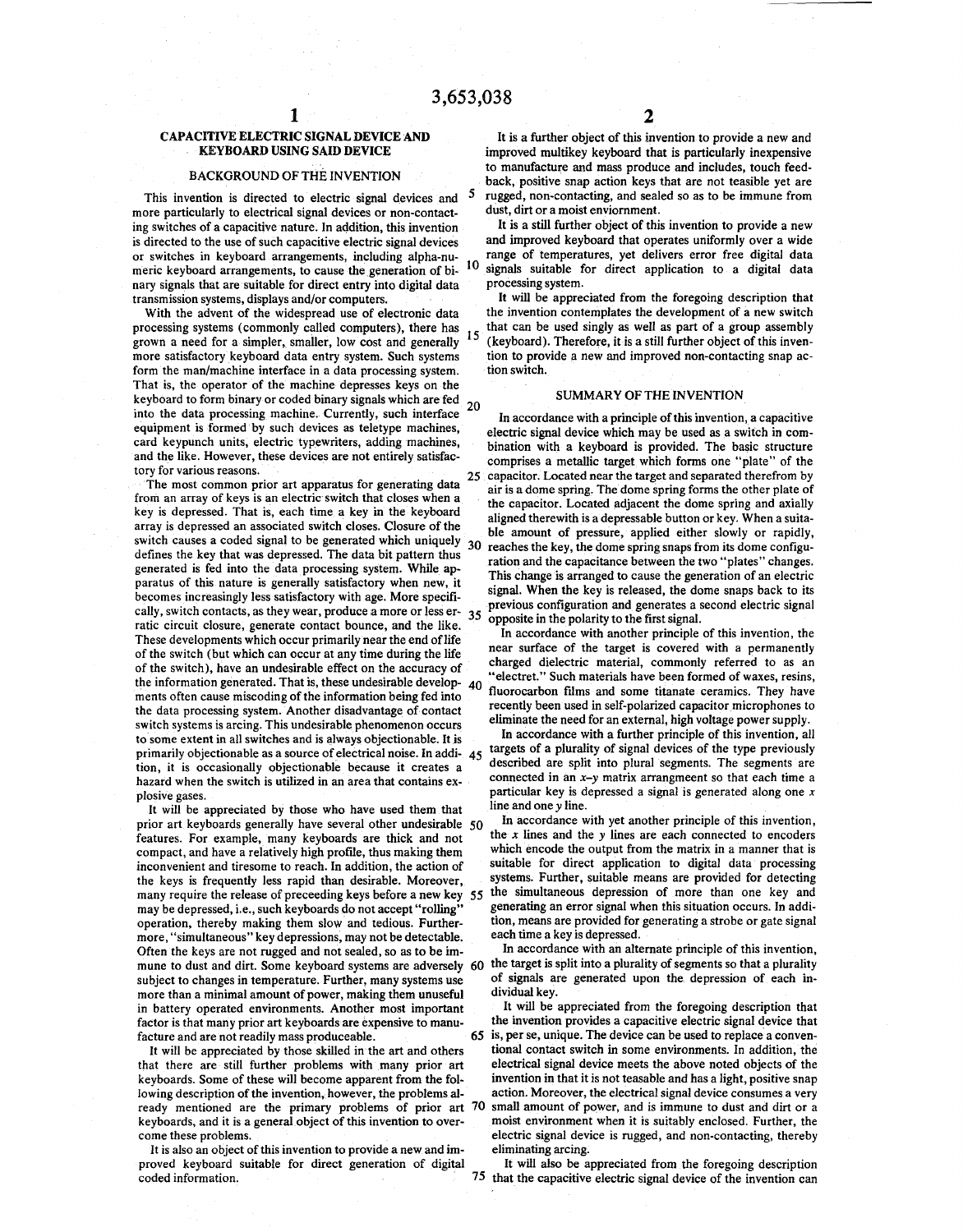be utilized in a keyboard environment to generate binary signals suitable for application to a digital data processing system. Moreover, by splitting the target plate of the electric signal device, the invention can be utilized in matrix form to create matrix signals which are particularly convenient for application to a digital data processing device. Further, the invention meets many of the objects of an "ideal" keyboard by providing a thin, compact, low profile, convenient signal source which has a plurality of light, positive snap-action keys that are not teasable. The keys can accept rolling operation, if desired. Moreover, means are provided for detecting and indicating errors produced by simultaneous key key depressions.

#### BRIEF DESCRIPTION OF THE DRAWINGS

The foregoing objects and many of the attendant advantages of this invention will become more readily appreciated as the same becomes better understood by reference to the following detailed description when taken in conjunction with the accompanying drawings, wherein:

FIG. I is a cross sectional diagram of an electrical signal device (capacitor switch) made in accordance with the invention;

FIG. 2 is an alternate embodiment of an electrical signal  $25$ device (capacitor switch) made in accordance with the invention;

FIG. 3 is a schematic diagram illustrating a means for detecting the output from signal devices of the type illustrated in FIGS. I and 2;

FIGS. 4A and 4B are waveform diagrams illustrating the signal generated when a key is depressed and when a key is released for signal devices of the type illustrated in FIGS. 1 and2;

FIG. 5 is a pictorial diagram illustrating splitting the target plate of electrical signal devices of the type as illustrated in FIGS. l and 2 into two segments and connecting a plurality of said split targets in a matrix arrangement;

FIG. 6 is a schematic diagram of a matrix of the type illus- $40$ trated in FIG. 5 connected to signal conditioning and encoding circuits;

FIG. 7 is a block diagram illustrating a system for sensing when a key is depressed and for generating a strobe or gate signal for each depression;

FIG. 8 is a block diagram of a system for detecting simultaneous key depressions; and,

FIG. 9 is a pictorial diagram illustrating the target of electric signal devices of the type illustrated in FIGS. 1 and 2 split into more than two segments.

### DESCRIPTION OF THE PREFERRED EMBODIMENTS

Prior to describing the preferred embodiments of the invention, the following description of the theory of operation of 55 the electric signal device or capacitor switch of the invention is provided.

The principle of signal generation of the capacitive electric signal device of the invention is based upon the well known relationship among the three parameters involved in ex- $60$ pressing the condition of a charged capacitor, namely: *CV=Q* 

where:

Q is the charge in coulombs on the capacitor;

 $V$  is the voltage in volts existing at the terminals of the  $65$ capacitor; and,

C is the capacitance value in farads of the capacitor.

It is also well known that the value of the capacitor depends upon the physical dimensions of the capacitor plates, their separation and the properties of the dielectric material 70 separating the plates. Such a value can be mathematically determined by the following equation:  $C=kA/3.6\pi d$ 

### 4

*k* represents the dielectric constant of the insulating material between the plates; and,

d represents the distance between the plates in centimeters. In an environment where the charge  $O$  is regarded as essen-

5 tially constant, i.e. a short interval of time by comparison with the natural leakage time constant brought about by the resistance loading of the sensing circuit, the parameters C and *V*  occupy a complementary relationship. That is, as one value increases, the other value decreases. Thus, if the value of  $C$  is in-10 creased due to a reduction of the spacing between the plates, the terminal voltage  $V$  is changed in magnitude by a similar amount so as to maintain the *CV* product constant. It is this basic concept upon which the invention operates. The desired change is created by depressing a key. And, the voltage change is created by depressing a key. And, the voltage 15 change represents an electrical signal that is suitable for introduction into an encoding logic circuit resulting in a signal which uniquely identifies the depressed key in binary or other

suitable language. <sup>20</sup>The foregoing description has outlined the ideal constant *<sup>Q</sup>* situation which in accordance with the teachings of this invention, can only be obtained through the use of some form of a mechanical trigger operable by keys or other suitable depression means. The keys initiate an abrupt displacement of a diaphragm located opposite a selected capacitor target plate each time a key is depressed no matter how gently. As set forth in the following description, the preferred form of a mechanism which gives this desired "snap" action is created by shaping the diaphram into a dome spring. The dome spring 30 is a small section of a thin spherical shell of spring metal. A compressible coupling medium such as a coil spring or piece of resilient foam material, for example, is located above the dome spring to couple the dome spring to the bottom of the key or button. As finger pressure is applied to the key, the pressure is transmitted via the intermediate compressible coupling medium to the top or sides of the dome spring. The back pressure generated by the dome spring eventually is overcome and the spring "snaps" through or collapses abruptly into a slightly inverted arched shape. This action reduces the air spacing between the two plates of the capacitor, sharply increasing its value since the dome spring forms the other plate of the capacitor. Inasmuch as the "snap" action of the dome spring occurs rapidly and· at a rate determined only by the design of the spring and its coupling medi-45 um, the spring action thus defines a discrete interval of time. It is now only necessary to arrange the time constant of the sensing circuit to be long in comparison with the spring time interval to achieve the constant Q environment.

50 It will be appreciated from the foregoing brief description of the basic operation of the invention that a non-contacting electric signal device having positive snap action is provided. The device is non-teasable, provides finger touch feedback and accepts "rolling" operation since a signal is generated only by the rapid increase in capacitance. Further, by a suitable design of the key-capacitor switch combination, a thin low profile can be provided. In addition, a multi-key signal device that is rugged, consumes low power and is readily manufactured at low cost using photographic techniques and a sandwich-type construction, can be provided. Moreover, the device can be potted so as to be better immune to environmental conditions.

Turning now to a description of the perferred embodiments of the invention, FIG. 1 illustrates one form of a capacitive electric signal device formed in accordance with the invention. The capacitive electrical signal device or capacitor switch illustrated in FIG. 1 comprises a flat base substrate 11 which may be, for example, a conventional glass epoxy printed circuit board substrate clad with copper on both sides to allow photo formation of the various metallic regions herein described. More specifically, the copper on the upper surface of the base substrate 11 is etched in any suitable manner to form a generally circular metallic target region 13. Thereafter, the entire upper surface, except for an aperture 15 surround-75 ing the target region 13 is coated with a dielectric film. Hence,

where:

A represents the area of one plate in square centimeters;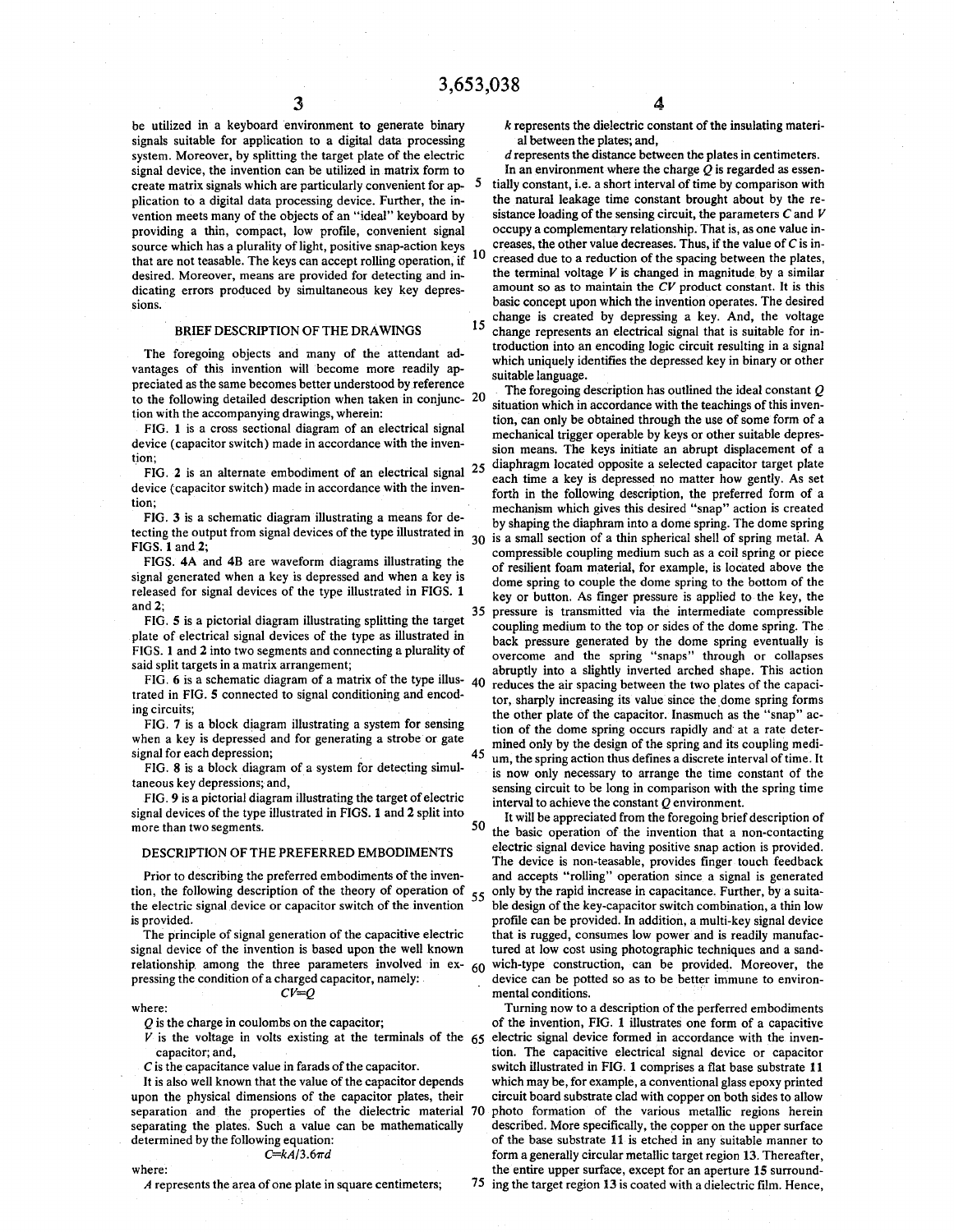$\frac{5}{5}$  one dielectric film 14 is formed over the target region and a metal shim 47 and the upper come of the unit of the unit of the unit of the unit of the unit of the unit of the unit of the unit of the unit of the u second 17 is formed over the surrounding base substrate. In addition, a printed circuit connector region 19 is formed in the lower surface of the base substrate and is connected to the target region 13 via a suitable metallic connector 21.

The outer edge of a dome spring 23, located above the target region 13, and spaced therefrom by air, rests on the dielectric coating 17. In one practical embodiment of the invention the dome spring was formed of a circular section of approximately one half inch in diameter of a spherical shell having a radius of approximately 2 inches. The thickness of the spring metal shell was between 0.002 and 0.004 inches. The dome spring is connected to an external circuit via a lead 25. A key guide plate 27 is located above and parallel to the base substrate 11. An aperture 29 is located in the key guide plate 27 in line with the dome spring 23 and the target 13. The aperture 29 holds a push button key element 31. The key element is attached to the center of the dome spring 23 via a coil spring 33.<br>In accordance with the foregoing theory of operation, when

In accordance with the foregoing theory of operation, when  $20$  the key element 31 is depressed, the coil spring 33 applies pressure to the dome spring 23. When a suitable amount of pressure is applied, the dome spring "snaps thru." This action varies the capacitance between the dome spring 23 and the target region 13. If the capacitor contains a suitable voltage *25*  charge when this action occurs, an electric signal is generated which is detected and used by a suitable electronic system, such as that hereinafter described.

While the structure illustrated in FIG. 1 is suitable for use in some environments, it can possess certain disadvantages. 30 Specifically, it has been found experimentally that dielectric polarization occurs with many dielectric films and that over a period of time the film tends to slowly develop a charge on both surfaces. This action causes the upper surface of the film (i.e., the upper surface of the target 13) to take on the same 35 45 very quickly. electric potential as the dome spring 23. Thus, when the dome spring is collapsed, the capacitance between it and the metal target region 13 remains the same and no signal is generated. If this situation occurs, it can be easily overcome by reversing the polarity of the charging voltage applied to the dome spring 40 and the target plate 13; or by removing the dielectric film 14. However, these solutions are slightly impracticable. A somewhat better solution is to use a slightly leaky or somewhat imperfect dielectric which entirely aleviates the problem.

While the use of a dielectric film having a controlled <sup>45</sup> leakage will solve the foregoing pboblems, the structure illustrated in FIG. *2* provides an even better solution. More specifically, the FIG. 2 structure turns the polarizing charge on the dielectric film into a desirable feature by selecting a film that *50* has already had a rather large electric charge frozen into it much like a magnet retains its magnetism. Such films are well known in the electrical arts and have been given the name "electret." Electrets have been formed out of waxes, resins, fluorocarbon and other films and even titanate ceramics. *55* Recently, capacitor microphones using such permanently charged films to provide self-excitation and, thereby, eliminate the need for an external high voltage power supply have been developed. It is this type of film that is used by the  $\frac{1}{2}$  invention. 60

Turning now to a specific description of the embodiment of the electrical signal device or capacitor switch illustrated in FIG. 2, a central support plate 41 having a cylindrical aperture 43 and formed of an insulating material is illustrated. A dome spring 45 rests on a conductive metal shim or washer 47 that *65*  surrounds the aperture 43 on the lower surface of the center support plate 41. The dome spring 45 archs upward into the aperture 43. The conductive metal shim 47 rests upon the upper copper layer 49 of an epoxy circuit board 51. A circular etched metal target region 53 is located beneath the aperture 70 43 and is separated from the major portion of the upper copper layer 49 of the glass epoxy circuit board 51 by a separation 55. Preferably, the target region 53 is roughly onehalf inch in diameter and the gap between the isolated circular target and the grounded surrounding material formed of the 75

metal shim 47 and the upper copper layer 49 is about one thirty-seconds of an inch. The target region *53* is connected to an external circuit via an etched conductor 57 formed in the lower copper layer of the epoxy circuit board 51. The etched *5* conductor 57 as well as the etched portions of the upper copper region may be formed in any conventional manner, such as by photographic-etching techniques, for example. The etched conductor 57 is connected to the upper target plate via a suitable connector 59 passing through the epoxy circuit board 51.

It will be appreciated from the foregoing description that a capacitor structure is formed between the grounded dome spring 45 and the isolated target plate 53. Located above the dome spring in the aperture 43 is a pressure plate. Located above the pressure plate 61 is a foam pad or springable member 63. Further, located above the springable member 63 is a cylindrical coupling element 65 which is illustrated as having an inverted T shape, in cross section. The "head" of the coupling element 65 fits in the aperture 43 above the springable member 63 and the "leg" of the coupling element 65 passes through a smaller aperture 66 in a cover plate 68. The leg of the coupling element 65 is attached to a button cap or key 67. Preferably, the pressure plate 61 has three downwardly projecting elements 69 that are symmetrically spaced so as to contact the dome spring near its outer edge. In this way, the center of the dome is free to execute the greatest possible snap-thru action. The dome actually reverses its curvature and extends down toward the target plate after snap-action occurs. More specifically, when the button cap or key 67 is depressed, pressure is transmitted to the spring dome 45 via the connecting elements. This pressure causes the dome spring 45 to abruptly reverse in curvature thereby varying the capacitance between the target plate 53 and the dome spring

Mounted on the target region 53 on the opposite side from the epoxy substrate is a permanently charged dielectric layer 71. Preferably, the charged dielectric layer is of the same size in diameter as the circular target region 53, however, it does not have to be the same diameter. Because of this location a charge is exposed to the moveable dome spring 45, on one side thereof. As previously stated, this charged dielectric layer is normally referred to as an electret.

It is the use of the electret material which now provides the electric field necessary for the operation of the device. More specifically, assuming that the dielectric surface toward the dome spring carries a positive charge, then the charge on the facing dome surface and the target plate is necessarily negative since an electrical path is formed via conductor 57 to a resistor (not shown in FIG. 2) to ground. This circuit leaves the air space between the upper surface of the electret 71 and the lower surface of the dome spring 45 as the charged capacitor, previously described with respect to the basic operation of the invention.

When the capacitance between the dome spring 45 and the upper surface of the electret material increases very rapidly as the dome spring snaps thru and takes a position very close to the surface of the electret, the voltage extending across the capacitance necessarily falls to a smaller value, thereby giving rise to a negative going electrical signal voltage carried from the target plate 53 via conductor 57 to an external sensing circuit. In this manner, the key depression may be sensed by a connected electronic circuit.

FIG. 3 illustrates a system for detecting the output of a single key and comprises a resistor 81 connected at one end to a voltage source designated  $+V$ . The other end of the resistor is connected through a capacitor switch 82 of the type illustrated in FIG. 1 to ground. A similar arrangement would be used for a capacitor switch of the type illustrated in FIG. 2 except that the +V and ground connections would be revised. The junction between the capacitor switch 82 and the resistor 81 is connected to the input of a Schmitt trigger circuit 83. The output from the Schmitt trigger circuit 83 is defined as terminal 85. When a signal is generated by the action of a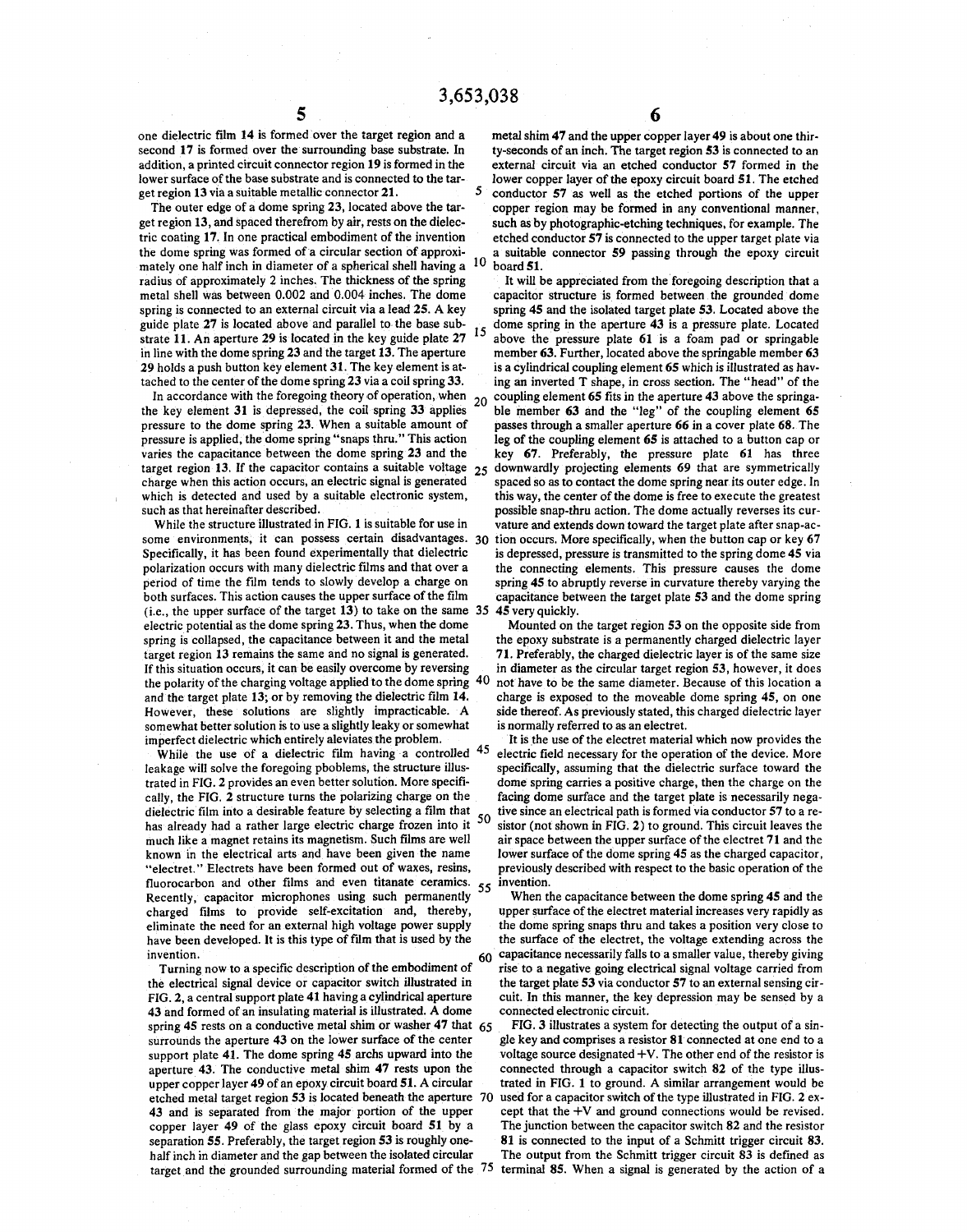capacitor switch, a pulse is created by the Schmitt trigger 83 at terminal 85 in accordance with the general principles of operation of a Schmitt trigger circuit. Such a pulse occurs for each key depression.

Fig 4A illustrates the waveform of the signal sensed by the 5 Schmitt trigger circuit 83 each time a dome spring "snap thru" occurs. At the snap thru point 87, a rapid increase in capacitance occurs which causes a rapid decrease in voltage. It is this rapid decrease in voltage that is sensed by the Schmitt  $\frac{10}{100}$  spurious outputs are prevented. trigger circuit 83 and causes it to generate a pulse. When the key is released at point 88 of FIG. 48, the dome snaps back, and a signal starts in the positive direction as illustrated.

It will be appreciated by those skilled in the art and others that either of the electrical signals illustrated in FIGS. 4A or that either of the electrical signals illustrated in FIGS. 4A or 15 48 can be used to generate data pulses. In its least complicated form, a single key assembly of the type illustrated in FIGS. 1 or FIG. 2 delivering its signal to suitable Schmitt trigger constitutes a signal device. A plurality of such key assemblies each connected to a Schmitt trigger circuit con- 20 stitutes a keyboard with a single line output. While such a keyboard is suitable for use in some environments, for the sake of economy and construction, the invention also contemplates means for achieving a coded output through the common use of Schmitt trigger circuits by a large number of key  $25$ assemblies, as hereinafter described.

FIG. 5 illustrates one means of combining key assemblies to achieve a coded output. Specifically, a dielectric keyboard utilizing signal devices of the type illustrated in FIGS. 1 or 2 has two capacitor target regions located under each spring 30 dome. Such an arrangement is created by splitting the circular target into segments, as illustrated in FIG. 5. The bifurcated target segments are then electrically connected as elements of an x-y matrix, one-half of each target being connected to one of the *x* lines and the other to one of the *y* lines. Thus, each target can be described as having an address in the array,  $x_n$ , *Yn·* 

Even though the targets of a keyboard may not physically line up conveniently in the rows and columns illustrated in FIG. 5, it is to be understood that they can be electrically so 40 located for purposes of assigning coded values to their output signals. For purposes of illustration, consider a keyboard of 64 keys generally arrayed as illustrated in FIG. 5, or at least electrically so arrayed. This number ( 64) of language and numeric symbols, punctuation, and the like can be defined by a six bit  $45$ binary code word or "byte" ranging from 000,000 or  $x_n$ ,  $y_n$  to 111, 111. More specifically, the values of  $x_n$  and  $y_n$  representing any given key can be expressed in a pure binary code. It will be appreciated by those skilled in the art and others that an 8 by 8 matrix also defines 64 elements, there being 0 through 7, *x* lines and 0 through 7, *y* lines. Because of this arrangement, only 16 Schmitt trigger circuits and associated pulse stretchers (the combination hereinafter referred to as signal conditioners) are required to service the 64 key elements. Such an arrangement is illustrated in FIG. 6. More specifically, one set of eight signal conditioners are associated with the *x* lines and are encoded by a single *x* encoder as the first three bits of the keyboard output code word. A second set of eight signal conditioners are associated with the y lines and  $60$ are encoded by a single *y* encoder into the second three bits.

This invention also provides means for generating a strobe or gate signal each time a gate is depressed so that equipment receiving data from the keyboard is notified each time a new signal is presented. A system formed in accordance with the 65 invention for generating such strobe signals is illustrated in FIG. 7. All of the *x* line signals of the matrix are applied to the inputs of a first-eight input OR gate designated OR-1 and all of the *y* line signals are applied to the inputs of a second-eight input OR gate designated OR-2. The outputs from the first and second OR gates are applied to the inputs of a two input AND gate designated AND-1. Hence, both an  $x$  signal and a  $y$ signal must be generated simultaneously before the AND gate can generate an output signal. The output from the AND gate is applied to the input of a monostable multivibrator 99. The 75

monostable multivibrator generates a strobe pulse output each time AND-1 generates a signal. Thus, each time a key is depressed and both *x* and *y* signals are generated, a strobe signal is generated. The length of the strobe signal is, of course, determined by the time constant setting of the multivibrator. If either an *x* or a *y* signal, but not both, is generated, a strobe signal is not generated. Hence, by using the strobe signal to gate the outputs from the *x* and *y* encoders,

It will also be appreciated that it is desirable to provide a system for detecting the simultaneous operation of two keys because such simultaneous operation could generate an erroneous output code. A system for detecting such simultaneous operation is illustrated in FIG. 8. Each *x* matrix line is connected to a common line designated Ll via resistors Rt-RS. L1 is also connected to a voltage source designated  $+V-1$  via resistor R9. Similarly, all of the *y* matrix lines are connected to a common line designated L2 via resistors Rl0-Rl7. In addition, L2 is connected to a voltage source designated +V-2 via resistor Rl9. Ll is connected to the input of a first Schmitt trigger  $101$  and  $L2$  is connected to the input of a second Schmitt trigger 102. The outputs from the two Schmitt triggers 101 and 102 are connected to the inputs of a two input OR gate designated OR-3. The output of OR-3 is connected to the input of an error register 103. The error register has one output.connected to an output terminal 104 and a second output connected to a signal conditioning circuit 105. The output from the signal conditioning circuit is applied through an error clear switch 106 to ground. Preferably, the error register is a simple flip-flop which generates an indicator signal at output terminal 104 that inhibits the further use of the keyboard until the error clear switch is operated to reset the error register 103.

35 In operation, when more than one *x* line or more than one *y*  line receives a signal due to the simultaneous operation of two keys, one or both of the Schmitt triggers 101 and 102 generate an output signal. This signal is applied via OR-3 to the error register 103 thereby causing the error register to generate an 40 output signal of the type previously described. A single *x*  signal or a single *y* signal is insufficient to trigger the Schmitt triggers 101 and 102. In this manner, only the simultaneous operation of two keys is detected and used to inhibit further keyboard operation.

It will be appreciated by those skilled in the art and others than the invention does not have to be limited to a two segment split target of the type illustrated in FIG. 5. In this regard, FIG. 9 illustrates a three segment target having segments <sup>50</sup>107, 108 and 109. These segments are all located beneath the dome spring of the signal devices previously described. Hence, each time the dome spring is depressed, in the manner previously described, three output signals are generated. Alternatively, four or more outputs signals, depending upon the size *<sup>55</sup>*of the target involved and the number of segments formed, could be generated.

It will be appreciated that a three piece target permits direct encoding of a three digit matrix. For example, the touch tone telephone dial system commonly in use uses three frequency components. The lower frequency is a composite of five separate frequencies, the middle frequency is a composite of five separate frequencies, and the upper frequency is a composite of four separate frequencies. Thus, the signal key of the invention, can be used to trigger a tone combining all or some of these frequencies.

It will be appreciated from the foregoing description that a novel capacitor electric signal device as well as a matrix utilizing the device to generate a binary code is provided. It will also be appreciated that the invention can be practiced otherwise than as specifically described herein. For example, the sandwich layout of the switch structure can be modified in accordance with a particular use of the invention and the particular key structure involved. Moreover as previously stated, the target can be split into a plurality of separate regions, also depending upon the use to which the invention is put.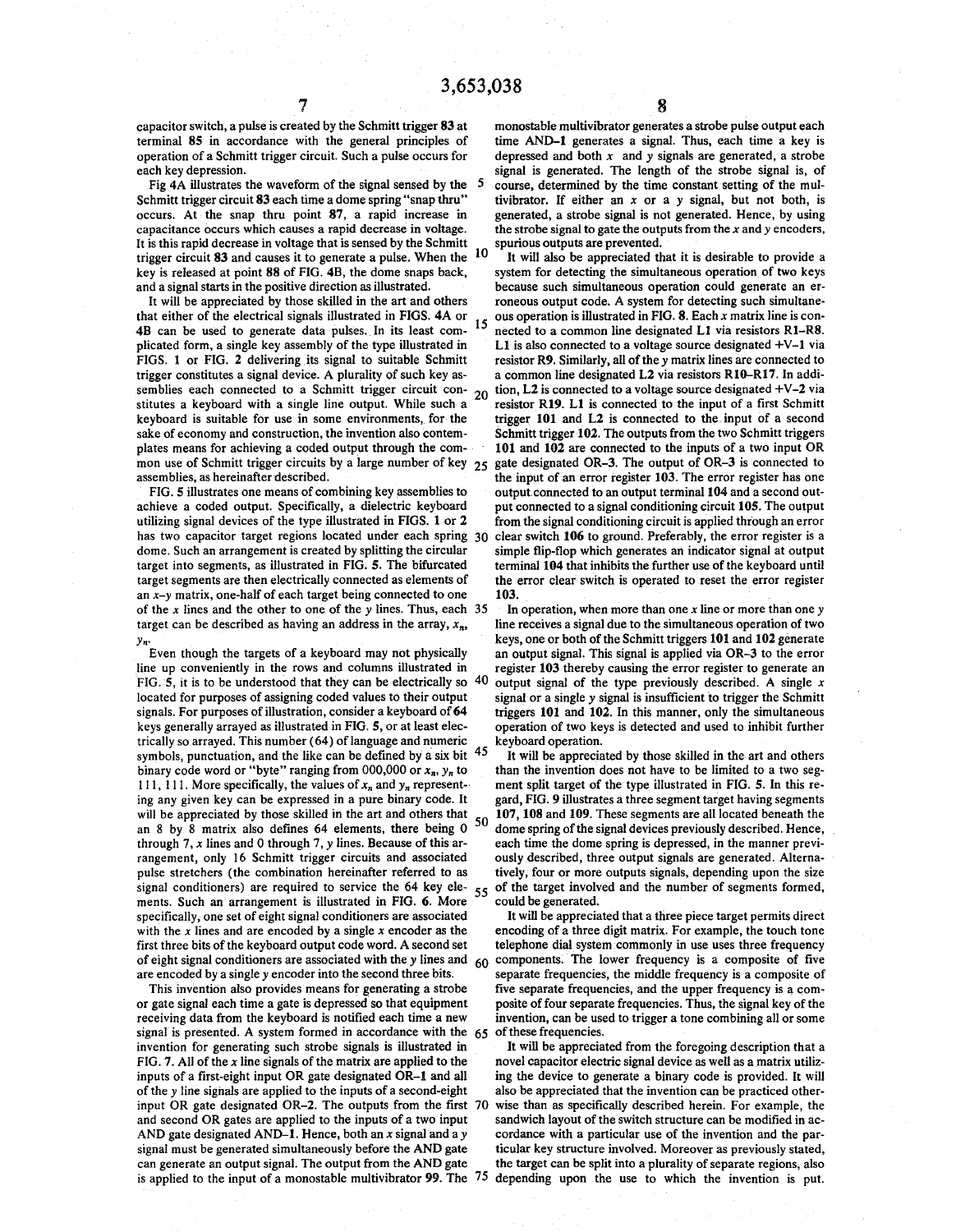Moreover, while the invention prefers the use of an electret material a simple dielectric suitably isolated from the surrounding components can be used, if desired.

What is claimed is:

1. An electric signal device comprising:

- a metallic target mounted in a fixed position;
- a metallic dome spring mounted adjacent one side of said metallic target;
- means providing a potential between said target and said spring, the distance between said dome spring and said 10 target being abruptly decreasable to change the capacitance therebetween when pressure is applied to a side of said dome spring opposite said target to provide an output signal;
- key means for applying pressure to the opposite side of said dome spring; and
- means for connecting said target and said dome spring to an electrical circuit responsive to said output signal.

2. An electric signal device as claimed in claim 1 wherein said potential providing means includes an electret material attached to said one side of said metallic target.

3. An electric signal device as claimed in claim 1 including a substrate upon which said metallic target is fixedly mounted.

4. An electric signal device as claimed in claim 1 wherein 25 said key means for applying pressure to the upper surface of said dome spring comprises a key button mounted on the other side of said dome spring opposite said metallic target and a compression means mounted between said key button and said dome spring for transferring pressure from said key button to said dome spring.

S. An electric signal device as claimed in claim 3 wherein said substrate is copper clad on both sides and etched in a predetermined manner, a portion of the copper remaining after etching forming said metallic target; and, including a metallic washer mounted about said target upon which said dome spring is mounted, said metallic washer being electrically connected to a further portion of said copper remaining after etching.

6. An electric signal device as claimed in claim 4 wherein said compression means includes a compressable pad and a pressure plate having a plurality of elements that impinge on one surface of said dome spring.

7. An electric signal device as claimed in claim 1 wherein 45 *y* lines. said one side of said target is split into a predetermined number of segments facing said dome spring.

8. An electric signal device as claimed in claim 7 wherein said plurality of segments equals two in number.

9. An electric signal device as claimed in claim 2 wherein said one side of said target is split into a predetermined number of segments facing said dome spring.

10. An electric signal device as claimed in claim 9 wherein said plurality of segments equals two in number.

11. An electric signal device as claimed in claim 3 wherein said substrate is copper clad on both sides and etched in a predetermined manner, a portion of the copper remaining after etching forming said metallic target.

12. An keyboard matrix comprising:

- a plurality of electric signal devices, each of said electric signal devices including a dome spring, a metallic target and key means for applying pressure to said dome spring to change the position of said dome spring, said dome when the position of said dome spring is changed, the distance between said dome spring and said metallic target is reduced in a rapid manner, said metallic target being split into at least two segments; and,
- means for connecting the segments of said metallic targets of said plurality of electric signal devices into a matrix arrangement.

13. A keyboard matrix as claimed in claim 12 wherein said a first Schmitt trigger connected to said first line; matrix arrangement is an *x-y* matrix having a plurality of *x* and y lines. 75

14. A keyboard matrix as claimed in claim 13 including a plurality of signal conditioning circuits, one signal conditioning circuit connected to each *x* line of said *x-y* matrix and one signal conditioning circuit connected to each y line of said *x-y*  5 matrix; and, further including an *x* encoder connected to the outputs of said *x* signal conditioning circuits and a *y* encoder connected to the outputs of said y signal conditioning circuits.

15. A keyboard matrix as claimed in claim 14 including means for generating a strobe signal each time the position of a dome spring is changed with respect to its corresponding metallic target in said rapid manner.

16. A keyboard matrix as claimed in claim 15 wherein said means for generating a strobe signal comprises:

- a first OR gate connected to the *x* lines of said matrix;
- 15 a second  $\overrightarrow{OR}$  gate connected to the y lines of said matrix; an AND gate connected to the outputs of said OR gates; and,

a multivibrator connected to the output of said AND gate.

17. A keyboard matrix as claimed in claim 12 and including means for sensing when the position of more than one of the dome springs of said plurality of electric signal devices have been simultaneously changed with respect to their corresponding metallic targets in said rapid manner.

18. A keyboard matrix as claimed in claim 17 wherein said means for sensing comprises:

- a first line resistively connected to the *x* lines of said matrix and resistively connected to a voltage source;
- a first Schmitt trigger connected to said first line;
- <sup>30</sup>a second line resistively connected to the *y* lines of said matrix and resistively connected to a voltage source;
	- a second Schmitt trigger connected to said second line; an OR gate connected to the outputs of said first and second
	- Schmitt triggers; an error register connected to the output of said OR gate; and,
	- means connected to said error register for resetting said error register.

19. A keyboard matrix as claimed in claim 12 wherein the 40 segmented target of each of said plurality of electric signal devices has an electret material attached to the surface of the target nearest said dome spring.

20. A keyboard matrix as claimed in claim 19 wherein *said*  matrix arrangement is a *x-y* matrix having a plurality of *x* and

21. A keyboard matrix as claimed in claim 20 including a plurality of signal conditioning circuits, one signal conditioning circuit connected to each *x* line of said *x-y* matrix and one signal conditioning circuit connected to each y line of said *x-y*  50 matrix; and, further including an *x* encoder connected to the outputs of said *x* signal conditioning circuits and a y encoder connected to the outputs of said *y* signal conditioning circuits.

22. A keyboard matrix as claimed in claim 21 including means for generating a strobe signal each time the position of a dome spring is changed with respect to its corresponding metallic target.

23. A keyboard matrix as claimed in claim 22 wherein said means for generating a strobe signal comprises:

a first OR gate connected to the *x* lines of said matrix;

a second OR gate connected to the y lines of said matrix; an AND gate connected to the outputs of said OR gates; and,

a multivibrator connected to the output of said AND gate.

spring and said metallic target being mounted so that 65 means for sensing when the position of more than one of the 24. A keyboard matrix as claimed in claim 23 and including dome springs of said plurality of electric signal devices have been simultaneously changed with respect to their corresponding metallic targets in said rapid manner.

> 25. A keyboard matrix as claimed in claim 24 wherein *said*  means for sensing comprises:

a first line resistively connected to the *x* lines of said matrix and resistively connected to a voltage source;

a second line resistively connected to the *y* lines of said matrix and resistively connected to a voltage source;